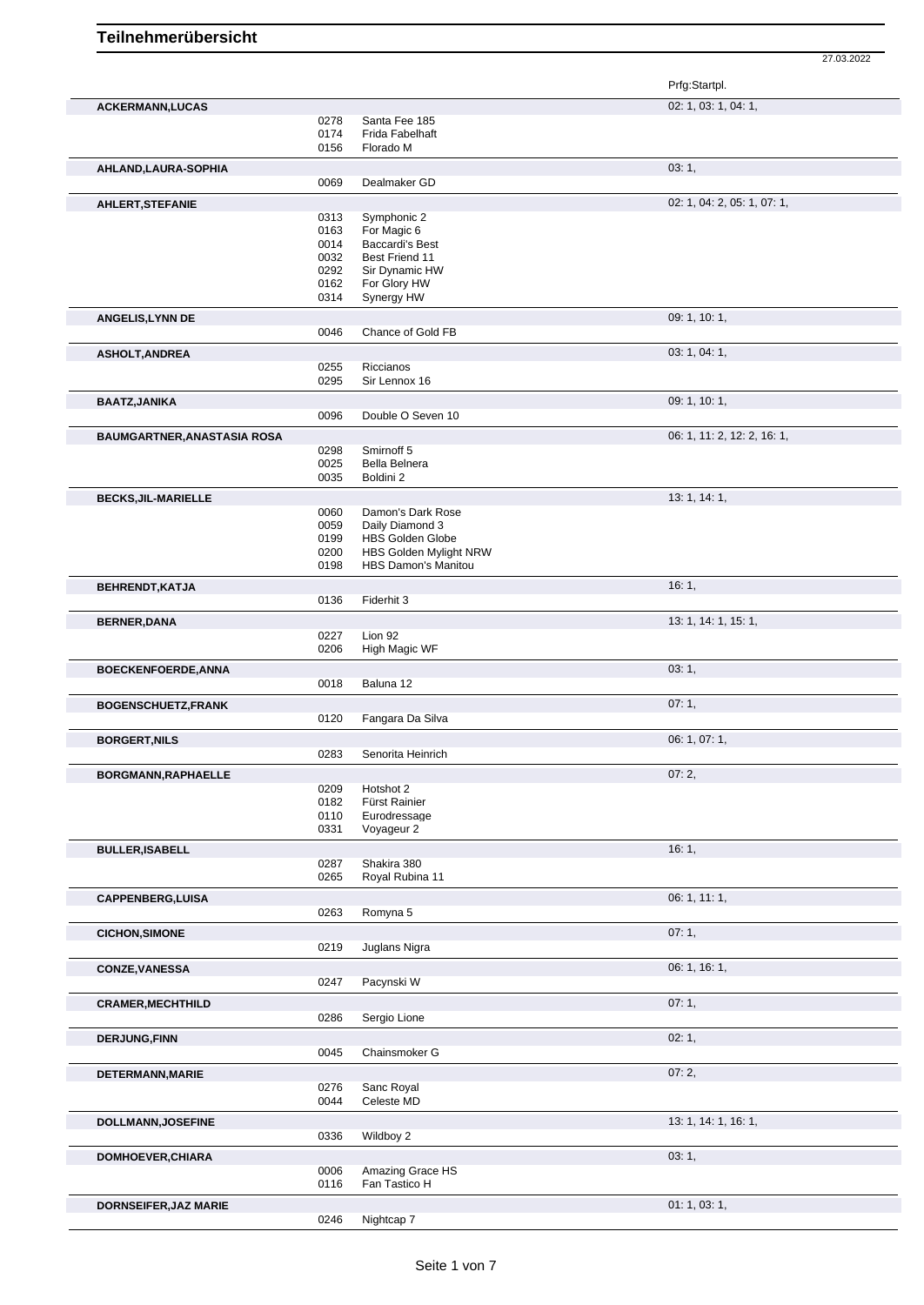|                                     |              |                                               | Prfg:Startpl.               |
|-------------------------------------|--------------|-----------------------------------------------|-----------------------------|
| <b>DROSIHN,LISA-MARIE</b>           |              |                                               | 07: 1, 08: 1,               |
|                                     | 0143         | Findibus W                                    |                             |
|                                     | 0135<br>0002 | Fibonacci 26<br>Ace of Spades 4               |                             |
|                                     | 0129         | Felix W 6                                     |                             |
| EBERTFRUEND, ALEXANDRA              |              |                                               | 08:1,                       |
|                                     | 0061         | Damons Black                                  |                             |
| <b>EPPE,STEFANIE</b>                |              |                                               | 01: 1, 03: 1,               |
|                                     | 0217         | Jadestern WE                                  |                             |
|                                     | 0165         | Foriona                                       |                             |
| <b>EVERSMEYER, SYLVIA</b>           |              |                                               | 02: 1, 03: 1,               |
|                                     | 0090         | Don Delaire                                   |                             |
| <b>FENNER, SARAH</b>                |              |                                               | 03: 1, 15: 1,               |
|                                     | 0224<br>0071 | Lemony's Lady<br>Decantado                    |                             |
| <b>FINKE, MYA LENI</b>              |              |                                               | 09: 1, 10: 1,               |
|                                     | 0048         | Clara Clawitter HS                            |                             |
| <b>FITZEN, MELINA</b>               |              |                                               | 03:1,                       |
|                                     | 0284         | Sergeant Black                                |                             |
| <b>FRANZKE, NICOLE</b>              |              |                                               | 13: 1, 14: 1,               |
|                                     | 0109         | Esperado S                                    |                             |
| FRENKLER, KATHARINA                 |              |                                               | 13: 1, 14: 1,               |
|                                     | 0155         | Flo's Diamond                                 |                             |
| <b>GEMEIN, THERESA</b>              |              |                                               | 01: 1, 02: 1, 03: 1, 06: 1, |
|                                     | 0272         | San Anidaso                                   |                             |
|                                     | 0254<br>0063 | <b>Revolution's Girl</b><br>Dancing Diamond B |                             |
|                                     |              |                                               | 15:1,                       |
| <b>GEMMEKE,FRANZISKA</b>            | 0087         | Dollipop                                      |                             |
|                                     | 0111         | Exquidu                                       |                             |
|                                     | 0297<br>0050 | Sissi GE<br>Coco 255                          |                             |
|                                     |              |                                               | 09: 1, 10: 1,               |
| <b>GERHARDS, JOHANNA</b>            | 0150         | Flagranti 35                                  |                             |
|                                     | 0238         | Malibou 13                                    |                             |
| <b>GESSMANN, MELANIE</b>            |              |                                               | 13: 1, 14: 1, 16: 1,        |
|                                     | 0311         | Sunshine 608                                  |                             |
|                                     | 0190         | Gin Tonic 167                                 |                             |
| <b>GOSMANN,LENI-SOPHIE</b>          | 0100         | Dream for Two                                 | 09:2,                       |
|                                     | 0330         | Voodoo CR                                     |                             |
|                                     | 0323         | Velvet 122                                    |                             |
| <b>GRABBE, MICHELLE</b>             |              |                                               | 03:1,                       |
|                                     | 0045         | Chainsmoker G                                 |                             |
| <b>GRAU, STEPHANIE</b>              |              |                                               | 16:1,                       |
|                                     | 0312         | Sweet Sensation 5                             |                             |
| <b>GRIBBE, MARKUS</b>               |              |                                               | 07:1,                       |
|                                     | 0011         | Asgard's Ibiza                                |                             |
| <b>GROEPPER, AMELIE</b>             | 0144         | Fine Deern 6                                  | 02: 2, 04: 2, 05: 1,        |
|                                     | 0151         | Flash Hit 3                                   |                             |
|                                     | 0081         | Diamor 4                                      |                             |
| <b>GROSS, LIZA</b>                  |              |                                               | 15:1,                       |
|                                     | 0248         | Piekfein 3                                    |                             |
| <b>GROSSE HARTLAGE, MIA KATHARI</b> |              |                                               | 15:1,                       |
|                                     | 0092         | Don Levisto                                   |                             |
| <b>GRUNWALD, NANE</b>               |              |                                               | 08:1,                       |
|                                     | 0308         | Sülberg                                       |                             |
| HANEBRINK, ANNABEL                  | 0031         | Best Buddy 17                                 | 01:1,                       |
|                                     |              |                                               |                             |
| HANHART, NADJA                      | 0274         | San Diamo                                     | 07:1,                       |
|                                     |              |                                               |                             |
| HASKAMP, ALYSSA                     | 0326         | Vince 12                                      | 05: 1, 16: 1,               |
|                                     | 0042         | Carlotta HB                                   |                             |
| HASSMANN, ANGELINA                  |              |                                               | 09: 1, 10: 1,               |
|                                     | 0196         | Grimaldi's Boy                                |                             |
| HATTEBIER, CARINA                   |              |                                               | 07:1,                       |

27.03.2022

0307 Sternenfänger 4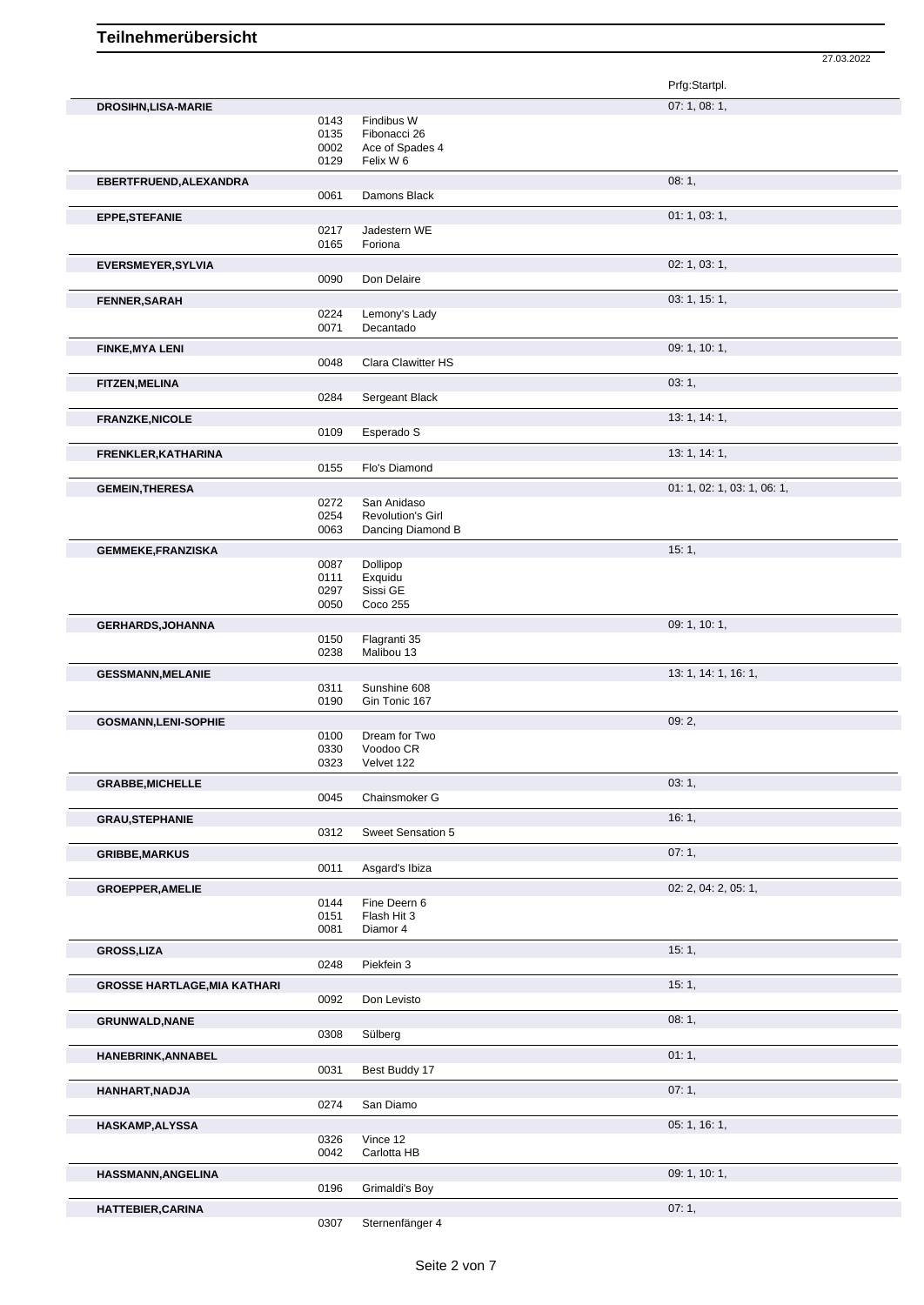|                           |              |                                        | 27.03.2022                         |  |
|---------------------------|--------------|----------------------------------------|------------------------------------|--|
|                           |              |                                        | Prfg:Startpl.                      |  |
|                           | 0003         | Ainé S                                 |                                    |  |
| <b>HAWERKAMP, LAURIEN</b> | 0240         | Montblanc 12                           | 06: 1, 16: 1,                      |  |
| HILLEBRAND, INGA          |              |                                        | 16:1,                              |  |
|                           | 0103         | Dünentänzer                            |                                    |  |
| HOEFLER, LARA             |              |                                        | 07:1,08:1,                         |  |
|                           | 0288<br>0091 | Sheldon Cooper 4<br>Don Juan DeMarco 3 |                                    |  |
| HOELSCHER, KATHARINA      |              |                                        | 06: 1, 16: 1,                      |  |
|                           | 0053         | Conrad H                               |                                    |  |
| <b>HOVESTADT, BIRTE</b>   |              |                                        | 04:1,                              |  |
|                           | 0142         | Finch Hatton 11                        |                                    |  |
| <b>HUCH,LAURA</b>         | 0099         | Drafi 4                                | 07:1,                              |  |
|                           |              |                                        | 07:1,08:1,                         |  |
| HUPP-STEINHAGE, LORENZA   | 0023         | <b>Bel Fleur</b>                       |                                    |  |
| JUCHMANN, JOAN CHANTAL    |              |                                        | 15: 1, 16: 1,                      |  |
|                           | 0074         | Delrico                                |                                    |  |
| KAMPMEYER, FRIEDERIKE     |              |                                        | 07:1,08:1,                         |  |
|                           | 0187<br>0183 | Galina 272<br>Fürst Samarant           |                                    |  |
|                           | 0077         | Despacita 8                            |                                    |  |
| <b>KARSTEN, IMKE</b>      |              |                                        | 03:1,                              |  |
|                           | 0216         | Izzy K                                 |                                    |  |
| <b>KESSEL, STEPHANIE</b>  |              |                                        | 03:1,                              |  |
|                           | 0257         | Riverdance SP                          |                                    |  |
| <b>KESTING, PAULINE</b>   | 0342         | Leonardo K 4                           | 09: 1, 10: 1,                      |  |
| <b>KIENBAUM, FLORINE</b>  |              |                                        | 06: 1, 07: 2, 08: 1,               |  |
|                           | 0075         | Deodoro 3                              |                                    |  |
|                           | 0188<br>0281 | Game of Thrones<br>Secret Sunshine 3   |                                    |  |
|                           | 0106         | Emilia Galotti 10                      |                                    |  |
| <b>KLAPPER, NADINE</b>    |              |                                        | 04: 1, 07: 1,                      |  |
|                           | 0273<br>0028 | San Cassiano 2<br><b>Bellicio</b>      |                                    |  |
| <b>KLEIN, MIA</b>         |              |                                        | 09: 1, 10: 1, 11: 1, 12: 1, 16: 1, |  |
|                           | 0285         | Sergio Diamand                         |                                    |  |
|                           | 0076<br>0068 | Desert King 3<br>De Laval K            |                                    |  |
| KLUESENER, SARAH          |              |                                        | 01: 2, 03: 2,                      |  |
|                           | 0008         | Amigo 1854                             |                                    |  |
|                           | 0022<br>0130 | Bea Cara 2<br>Feramee 4                |                                    |  |
| KONGPUN, SUPASIN          |              |                                        | 08:1,                              |  |
|                           | 0154         | Flint 82                               |                                    |  |
|                           | 0038<br>0024 | Borsato 2<br>Belcanto 51               |                                    |  |
| <b>KRAMER, HANNAH</b>     |              |                                        | 13: 1, 14: 1,                      |  |
|                           | 0147         | Firefly 16                             |                                    |  |
|                           | 0235         | Luke Skywalker 65                      |                                    |  |
| <b>KREMEYER, KRISTINA</b> |              |                                        | 02: 1, 03: 1, 15: 1,               |  |
|                           | 0124<br>0191 | Feine Piccolina<br>Golden Champagne    |                                    |  |
| KURRELMEYER, ANGELIKA     |              |                                        | 06:1,                              |  |
|                           | 0290         | Sint Maarten 3                         |                                    |  |
| <b>LAMMERT, MELANIE</b>   |              |                                        | 16:1,                              |  |
|                           | 0073         | Delia Edessa                           |                                    |  |
| LAUKEMPER, JANA KATHARINA | 0327         | Visa Gold                              | 02: 1, 04: 1,                      |  |
|                           | 0033         | Bitte schön 3                          |                                    |  |
|                           | 0294         | Sir Hendrik 5                          |                                    |  |
| LAUMANN, PAULA            |              |                                        | 16:1,                              |  |
|                           | 0268<br>0267 | Sabrina 438<br>Royal Touch 34          |                                    |  |
| LEDERER, ANJA             |              |                                        | 03:1,                              |  |
|                           | 0201         | Heide Diva                             |                                    |  |
| LENKAJTIS, LINA ELISABETH |              |                                        | 09: 1, 10: 1,                      |  |
|                           | 0177         | Fuego van't Molenbosch                 |                                    |  |

Fuego van't Molenbosch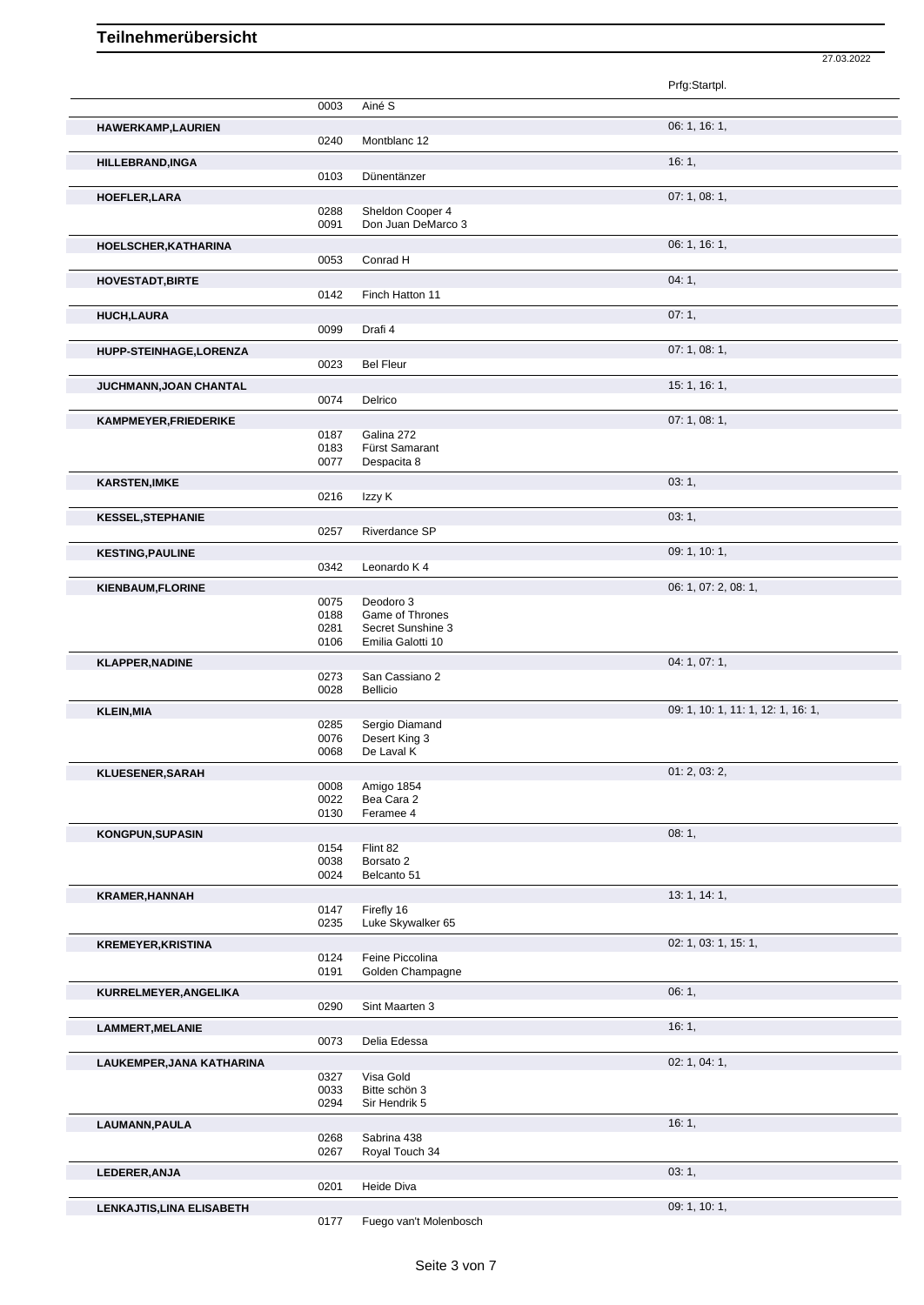|                                  |              |                                                      | Prfg:Startpl.                      |
|----------------------------------|--------------|------------------------------------------------------|------------------------------------|
| LIEBEN-SEUTTER, SASKIA           |              |                                                      | 05:1,                              |
|                                  | 0341         | Vintage 3                                            |                                    |
| <b>LIENERT, EMMA CAECILIA</b>    |              |                                                      | 07: 3, 08: 1, 13: 2,               |
|                                  | 0176         | FS Las Vegas                                         |                                    |
|                                  | 0122         | Feedback 16                                          |                                    |
| LILIENBECKER, KIRA               |              |                                                      | 04:1,                              |
|                                  | 0021         | Be Smilla                                            |                                    |
|                                  |              |                                                      | 16:1,                              |
| LIMBACH, HANNAH                  | 0134         | Fibolo                                               |                                    |
|                                  |              |                                                      |                                    |
| LOEBBERT, NELE                   |              | <b>Final Selection</b>                               | 13: 1, 14: 1,                      |
|                                  | 0141         |                                                      |                                    |
| <b>LOHE, MIA ALLEGRA</b>         |              |                                                      | 09: 2, 10: 2,                      |
|                                  | 0058<br>0319 | Cute Mrs. Polly FH<br>Tovdal's Golden Future Imperia |                                    |
|                                  | 0249         | Praest's Cameo                                       |                                    |
|                                  |              |                                                      |                                    |
| <b>MACK, CLAUDIA</b>             | 0232         | Lovelyn                                              | 03: 1, 16: 1,                      |
|                                  | 0093         | Don Manni 3                                          |                                    |
|                                  |              |                                                      |                                    |
| <b>MEWIS, SIMON</b>              |              |                                                      | 06: 1, 15: 1, 16: 1,               |
|                                  | 0040<br>0070 | Canturo 6<br>Dear best Friend                        |                                    |
|                                  | 0009         | Amperia StG                                          |                                    |
|                                  | 0215         | Instyle M                                            |                                    |
| MIDDELBERG, LARA                 |              |                                                      | 11:2,                              |
|                                  | 0019         | Barclay 20                                           |                                    |
|                                  | 0145         | Fine Flashlight                                      |                                    |
| MIDDELBERG, PETRA                |              |                                                      | 05:2,                              |
|                                  | 0037         | Born to be yours                                     |                                    |
|                                  | 0113         | Fabio 160                                            |                                    |
| MIELESZKO-VEKENS, JILL           |              |                                                      | 07: 1, 08: 1,                      |
|                                  | 0250         | Quimaximus                                           |                                    |
|                                  |              |                                                      |                                    |
| <b>MILCHERS, VALENTIN</b>        | 0289         | Shicco's Dream                                       | 05: 1, 16: 1,                      |
|                                  | 0101         | Dreaming Lucy                                        |                                    |
|                                  |              |                                                      |                                    |
| <b>MILLRATH, MATTHIS LEANDER</b> |              |                                                      | 02: 2, 04: 1,                      |
|                                  | 0211<br>0180 | Idan<br>Fürst Charming                               |                                    |
|                                  |              |                                                      |                                    |
| <b>MOEHL, MAJA</b>               |              |                                                      | 16:1,                              |
|                                  | 0095         | Dos Barrios                                          |                                    |
| <b>MOELLER, CONSTANZE</b>        |              |                                                      | 02: 1, 04: 1, 05: 2, 06: 1, 07: 1, |
|                                  | 0256         | Riverdance of Joy                                    |                                    |
|                                  | 0222<br>0085 | Laurin 145<br>Dilana 17                              |                                    |
|                                  | 0062         | Dana 461                                             |                                    |
|                                  | 0195         | Grace Deluxe M                                       |                                    |
|                                  | 0301         | Solveigh 16                                          |                                    |
| MORZYNSKI, PHELINA               |              |                                                      | 11:2, 12:2,                        |
|                                  | 0343         | Floyd 78                                             |                                    |
|                                  | 0344         | Sacre Fleur 10                                       |                                    |
| MUEHLNIKEL, SILKE                |              |                                                      | 03:1,                              |
|                                  | 0016         | Baiser soufflé                                       |                                    |
|                                  |              |                                                      |                                    |
| MUELLER, ANN-KATHRIN             | 0010         | Andretti 24                                          | 02: 2, 05: 1, 06: 2,               |
|                                  | 0270         | Salitos SP                                           |                                    |
|                                  | 0157         | Florentino HB 3                                      |                                    |
|                                  | 0119         | Fandango HB                                          |                                    |
|                                  | 0034         | <b>Blia HB</b>                                       |                                    |
| NABBEFELD, THERESA               |              |                                                      | 13: 1, 14: 1,                      |
|                                  | 0078         | Devalero                                             |                                    |
| NAWROT, SABRINA                  |              |                                                      | 02: 1, 04: 1, 05: 1, 15: 1, 16: 1, |
|                                  | 0334         | Wellness 52                                          |                                    |
|                                  | 0181         | Fürst Donnerhall 4                                   |                                    |
|                                  | 0054         | Cool Blue Eyes                                       |                                    |
|                                  | 0127         | Feiner Fürst 5                                       |                                    |
|                                  | 0043         | Casalino F                                           |                                    |
|                                  | 0192<br>0237 | Goldino D<br>Maëlle Noire                            |                                    |
|                                  | 0194         | Gouden Hart FB                                       |                                    |
|                                  | 0052         | Colana 7                                             |                                    |
| NEUHAUS, RICARDA                 |              |                                                      | 03:1,                              |
|                                  | 0121         | Federleicht S                                        |                                    |
|                                  |              |                                                      |                                    |

27.03.2022

Seite 4 von 7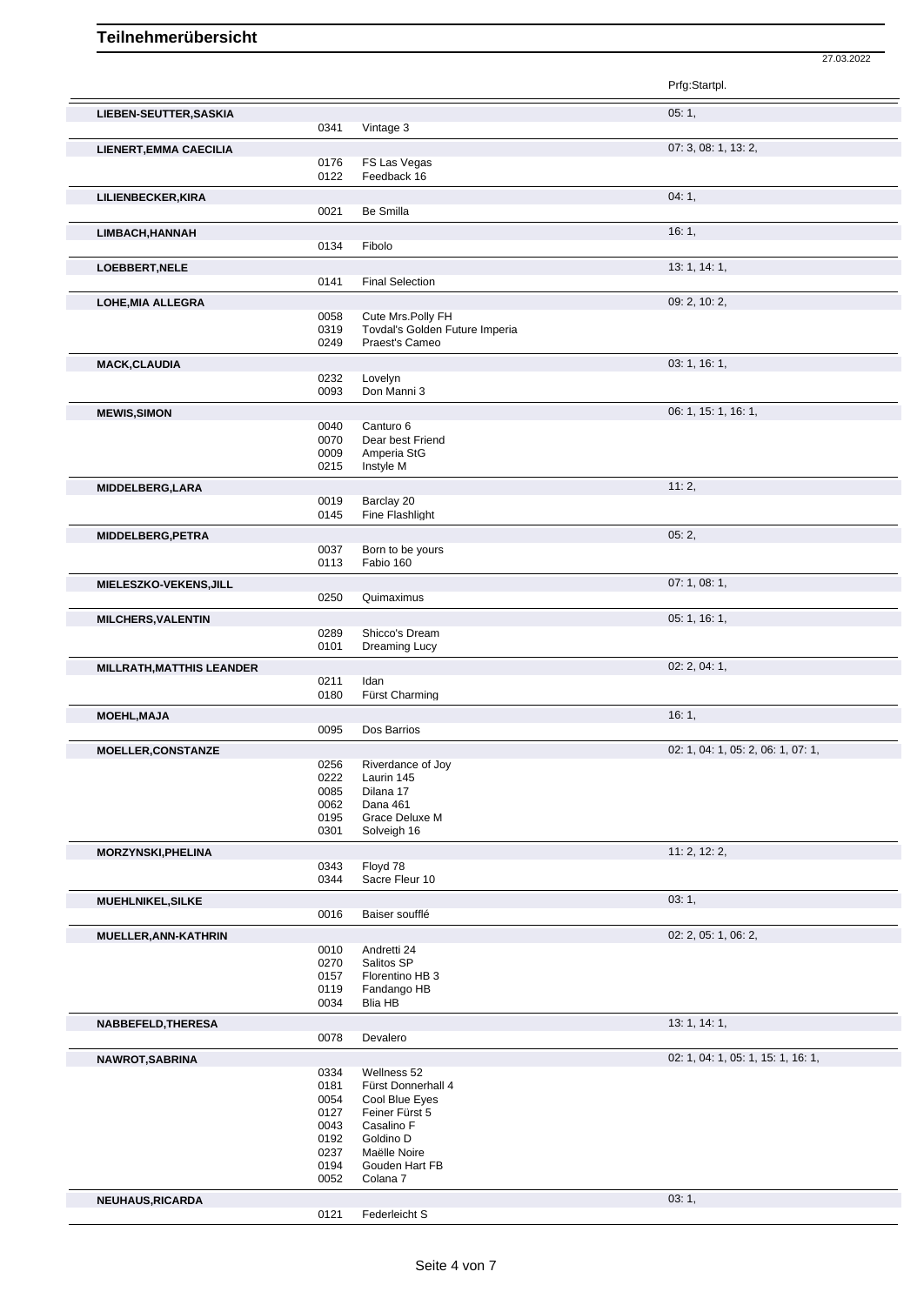|                                                                                                        |              |                                        | Prfg:Startpl.                             |
|--------------------------------------------------------------------------------------------------------|--------------|----------------------------------------|-------------------------------------------|
| NIEHOFF, ANNA-LENA                                                                                     |              |                                        | 06: 1, 16: 1,                             |
|                                                                                                        | 0159         | Floxana V                              |                                           |
| NIEHUES, KATHRIN                                                                                       |              |                                        | 07:1, 16:1,                               |
|                                                                                                        | 0261         | Rocosi Royal                           |                                           |
|                                                                                                        | 0158         | Flow 5                                 |                                           |
| <b>NOACK, ANNA FRIEDERIKE</b>                                                                          |              |                                        | 06: 1, 07: 1, 08: 1,                      |
|                                                                                                        | 0125         | Feiner August                          |                                           |
|                                                                                                        | 0001         | A tout r l'heure FH                    |                                           |
| <b>NOTTMEIER, AMELIE</b>                                                                               |              |                                        | 03:1,                                     |
|                                                                                                        | 0253         | Renade 3                               |                                           |
| OSTERHAUS, MAJA                                                                                        |              |                                        | 09: 1, 10: 1,                             |
|                                                                                                        | 0324<br>0083 | Venustas Jellybaby WE<br>Diego Diaz AT |                                           |
|                                                                                                        |              |                                        |                                           |
| <b>OSTERHOFF, MAXIMILIA</b>                                                                            | 0160         | Flying Be                              | 09: 2, 10: 2,                             |
|                                                                                                        | 0241         | Mr. Handsome 4                         |                                           |
| <b>PANDER, MELISSA</b>                                                                                 |              |                                        | 05: 1, 06: 1,                             |
|                                                                                                        | 0309         | Summer Flash R                         |                                           |
|                                                                                                        | 0339         | Zinedine Zidane 4                      |                                           |
|                                                                                                        | 0233         | Lucky Luck 26                          |                                           |
| PAX, PETRA                                                                                             |              |                                        | 16:1,                                     |
|                                                                                                        | 0243         | Nanuchi P                              |                                           |
|                                                                                                        | 0112         | Faberge 70                             |                                           |
| PIRES, ANA TERESA                                                                                      |              |                                        | 01: 2, 02: 2, 04: 2, 05: 1, 07: 1, 08: 1, |
|                                                                                                        | 0004<br>0260 | Akeno<br>Rocks 3                       |                                           |
|                                                                                                        | 0172         | Freenet                                |                                           |
|                                                                                                        | 0321         | Van Damme 6                            |                                           |
|                                                                                                        | 0161         | Fogel vom Lauf                         |                                           |
|                                                                                                        | 0148<br>0223 | Firlefanz FS<br>Le Chevalier Noir      |                                           |
|                                                                                                        | 0029         | Benjamin Blümchen FS                   |                                           |
| PLAGMANN, FRIEDERIKE                                                                                   |              |                                        | 04:1,                                     |
|                                                                                                        | 0013         | Baccara 188                            |                                           |
| POKOERN-PLACKE, CHRISTIANE                                                                             |              |                                        | 15:1,                                     |
|                                                                                                        | 0264         | Rossignol 20                           |                                           |
| <b>QUAKERNACK, DIANE</b>                                                                               |              |                                        | 16:1,                                     |
|                                                                                                        | 0332         | Watch me 42                            |                                           |
| <b>QUINKENSTEIN, ALINA</b>                                                                             |              |                                        | 03:1,                                     |
|                                                                                                        | 0338         | Zack's Frieda                          |                                           |
| RABE, ELENA-MARIELLA                                                                                   |              |                                        | 11: 1, 12: 1,                             |
|                                                                                                        | 0020         | Barcley 15                             |                                           |
|                                                                                                        | 0197         | Hasadeurs Junior                       |                                           |
|                                                                                                        |              |                                        |                                           |
|                                                                                                        | 0166         | Formschön                              |                                           |
|                                                                                                        | 0322         | Vancouver O                            |                                           |
|                                                                                                        |              |                                        | 07: 2, 11: 2, 12: 2,                      |
|                                                                                                        | 0146<br>0105 | Fior da Liso 2<br>Elvis 275            |                                           |
|                                                                                                        |              |                                        |                                           |
|                                                                                                        | 0027         | Bellevue 130                           | 06: 1, 07: 1,                             |
|                                                                                                        |              |                                        |                                           |
| RICHTER, ANTONIA<br><b>ROBERTS, PHILLY</b>                                                             | 0185         | Fürstin Fidelia 2                      | 03:1,                                     |
|                                                                                                        |              |                                        |                                           |
| SANDHOWE, THERESA                                                                                      | 0149         | First Date 13                          | 03:1,                                     |
|                                                                                                        |              |                                        |                                           |
|                                                                                                        | 0225         | Leonardo 804                           | 13: 1, 14: 1,                             |
|                                                                                                        |              |                                        |                                           |
| <b>SCHETTEL, EMILY</b>                                                                                 | 0049         | Clärchen 52                            | 01:1,                                     |
|                                                                                                        | 0203         | Herzkönig's Halunke                    |                                           |
|                                                                                                        |              |                                        | 15: 1, 16: 1,                             |
|                                                                                                        | 0266         | Royal Scotch 2                         |                                           |
|                                                                                                        |              |                                        |                                           |
|                                                                                                        | 0163         | For Magic 6                            | 01: 1, 02: 1, 04: 1,                      |
|                                                                                                        | 0014         | <b>Baccardi's Best</b>                 |                                           |
|                                                                                                        | 0032         | Best Friend 11                         |                                           |
|                                                                                                        | 0292         | Sir Dynamic HW                         |                                           |
| RUMMELSHAUS, JULIA<br>SCHAEFERMEIER, LEANDRA-ELAIN<br><b>SCHMITZ, KIRA-SOPHIE</b><br>SCHNUEPKE, ANNIKA | 0162         | For Glory HW                           |                                           |
| <b>SCHOLZ, CARINA</b>                                                                                  | 0314         | Synergy HW                             | 02: 1, 04: 1, 05: 2,                      |

27.03.2022

<sup>0066</sup> Dark Hill<br>0138 Fienchen Fienchen F.S.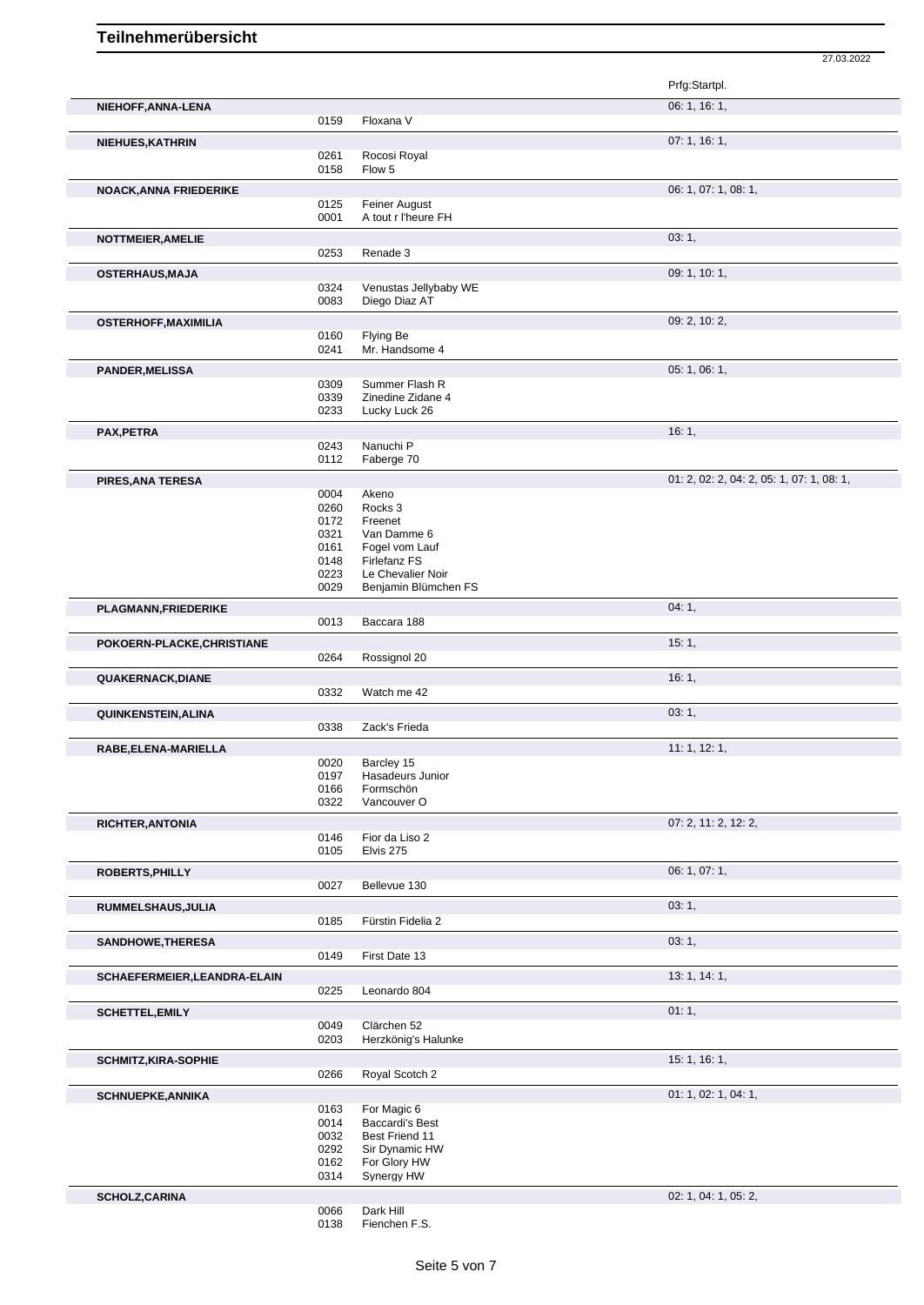|                                    |              |                                        | 27.03.2022                  |
|------------------------------------|--------------|----------------------------------------|-----------------------------|
|                                    |              |                                        | Prfg:Startpl.               |
|                                    | 0079         | Di Lorenzo 2                           |                             |
|                                    | 0132         | Feynman 5                              |                             |
| SCHROEDER, LUCY-MARIE              |              |                                        | 09: 1, 10: 1,               |
|                                    | 0072         | Dejavue OL                             |                             |
| <b>SCHUBART, ASOLINA</b>           |              |                                        | 07: 2, 08: 2,               |
|                                    | 0212<br>0275 | Illinggut's Silence<br>San Valentino 2 |                             |
| SCHULTE-WEYERS, ELINA              |              |                                        | 06:1,                       |
|                                    | 0213         | Inderdale                              |                             |
| <b>SCHULZE GRONOVER, ANN-CHRIS</b> |              |                                        | 15:1,                       |
|                                    | 0305         | Stallone 35                            |                             |
| SCHULZE GRONOVER, FREDERIC         | 0173         | Freixenet 83                           | 06:1,                       |
| <b>SCHULZE GRONOVER, INGRID</b>    |              |                                        | 05:1,06:1,                  |
|                                    | 0118         | Fandango 285                           |                             |
| <b>SCHULZE TOPPHOFF, CHRISTIAN</b> |              |                                        | 02: 1, 06: 1,               |
|                                    | 0107         | Emszauber As                           |                             |
|                                    | 0015         | Bailey 130                             |                             |
| <b>SCHWAERZLER, MIRIAM</b>         | 0302         | Son of Secret 2                        | 01:1,                       |
| SPONAGEL, CARL                     |              |                                        | 09:1,                       |
|                                    | 0242         | Na mein Kleiner W                      |                             |
|                                    | 0089         | Domino 950                             |                             |
| <b>STAMKOETTER, MARTIN</b>         | 0039         | Brunello 11                            | 07:1,                       |
|                                    |              |                                        |                             |
| STEPHAN, ANGELIKA                  | 0280         | Saturn St                              | 15:1,                       |
| <b>STREMLER, BEATA</b>             |              |                                        | 02: 1, 07: 2,               |
|                                    | 0184         | Fürstin Bea OLD                        |                             |
|                                    | 0051<br>0164 | Coco Jambo 33<br>For Magic Equesta FRH |                             |
|                                    | 0179         | <b>Fulminant B</b>                     |                             |
| STROETMANN, PETRA                  |              |                                        | 07:1,                       |
|                                    | 0064         | Dancing Dream K                        |                             |
| STROTHMANN, LEA-KATHARINA          | 0234         | Luke Filewalker HS                     | 13:2,                       |
|                                    | 0229         | <b>LKS Mein Freund</b>                 |                             |
|                                    | 0067<br>0230 | Dave Brubeck 2<br>LKS My Cream Candy   |                             |
| STUHLDREIER, ANNA                  |              |                                        | 09:1, 10:1,                 |
|                                    | 0315         | Tesio 4                                |                             |
|                                    | 0178         | Fullspeed TC                           |                             |
| <b>SUESS, JESSICA</b>              | 0231         | Look At Me 5                           | 02: 1, 04: 1, 05: 1, 07: 1, |
|                                    | 0104         | Dynoro <sub>2</sub>                    |                             |
|                                    | 0293<br>0115 | Sir Elton 8<br>Family Affair THC       |                             |
| <b>THOMAS, KEVIN</b>               |              |                                        | 04: 2, 06: 2, 07: 1,        |
|                                    | 0325         | Vidal 6                                |                             |
|                                    | 0207         | Hopkins 26                             |                             |
|                                    | 0316<br>0086 | Top of class<br>Discover Me            |                             |
|                                    | 0296         | Sir Picasso                            |                             |
|                                    | 0102         | <b>DSP Meridian</b>                    |                             |
|                                    | 0318         | Toscana W                              |                             |
|                                    | 0214         | Instagram 4                            |                             |
|                                    | 0210         | Hymnus 7                               |                             |
| THURGATE, JYE                      | 0131         | Ferrara 94                             | 04:1,                       |
| <b>TIETZE, THERESA</b>             |              |                                        | 04: 1, 11: 1, 12: 1,        |
|                                    | 0299         | Snowman FS                             |                             |
|                                    | 0088         | DoLorean PK                            |                             |
| TILLMANN, HANNA                    | 0036         | Bond Girl 11                           | 16:1,                       |
|                                    |              |                                        | 02: 1, 03: 1,               |
| <b>VEKENS, JOHANNA</b>             | 0220         | Komplett                               |                             |
| VOSSKOETTER, ANNA-LENA             |              |                                        | 06: 1, 13: 1, 14: 1,        |
|                                    | 0320         | Valentano 3                            |                             |
|                                    | 0202<br>0208 | Herr Frodo 10<br>Hot Patootie          |                             |
|                                    |              |                                        |                             |